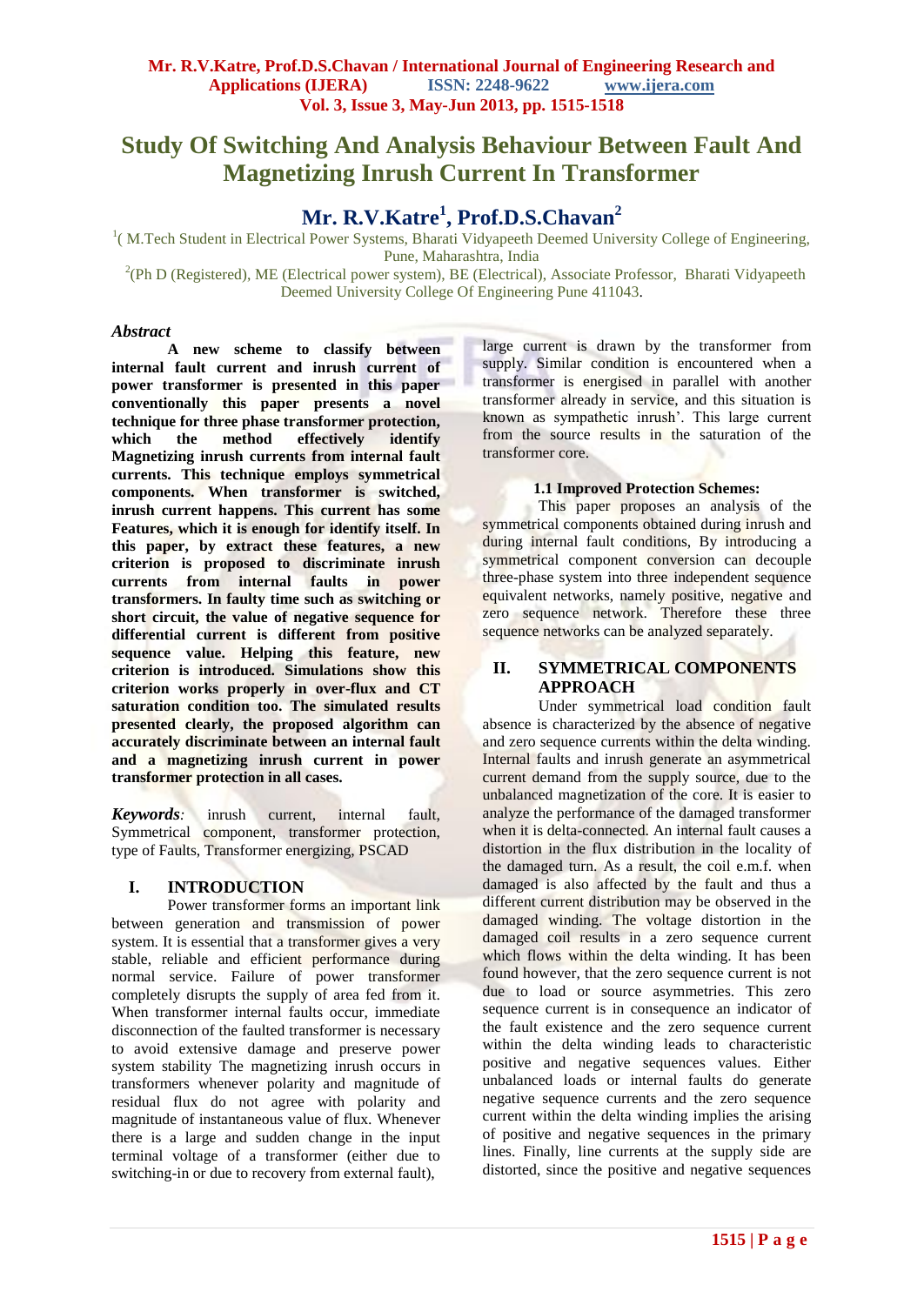## **Mr. R.V.Katre, Prof.D.S.Chavan / International Journal of Engineering Research and Applications (IJERA) ISSN: 2248-9622 www.ijera.com Vol. 3, Issue 3, May-Jun 2013, pp. 1515-1518**

found within the delta winding are to be translated in the same line sequences. Another zero sequence generation is observed when the transformer is energized. In such cases, there is an asymmetrical magnetization of the core, which yields also the circulation of a zero sequence current within the delta winding. As in the case of internal fault, the instantaneous measurement and transformation of currents shows that positive and negative currents are also present and therefore faults and inrush may be detected.

## **III. Theoretical background**

The symmetrical component transformation for an arbitrary three-phase set of variables (balanced or unbalanced), for example the threephase current, and inverse transformation is given in (1) and (2).

$$
\begin{bmatrix} I0 \\ I1 \\ I2 \end{bmatrix} = \frac{1}{3} \times \begin{bmatrix} 1 & 1 & 1 \\ 1 & \alpha & \alpha^2 \\ 1 & \alpha^2 & \alpha \end{bmatrix} \times \begin{bmatrix} Ia \\ Ib \\ Ic \end{bmatrix} \longrightarrow (1)
$$

Here  $I_1$ ,  $I_2$  and  $I_0$  denote the positive, negative and zero sequences respectively. And

 $\alpha = 1 \mathbf{L} 120^0 = -0.5 + j0.866$ 

In general application in power system analysis, we typically begin with information in "phase variables" denoted by subscripts a, b, and c. Note that phase variables corresponds to actual physical quantities. The value of converting physical quantities to symmetrical components is in visualizing and quantization the degree of unbalanced system network. For a balanced threephase system, it won't be difficult to calculate that the zero and negative sequences are zero, and the positive sequence is equal to phase a, no matter current or voltage.

#### **IV. Proposed Algorithm**

Any three-phase voltage and current consist of three components in sequence space which are related to each other as follows:

$$
\begin{bmatrix} I0 \\ I1 \\ I2 \end{bmatrix} = \frac{1}{3} \times \begin{bmatrix} 1 & 1 & 1 \\ 1 & \alpha & \alpha^2 \\ 1 & \alpha^2 & \alpha \end{bmatrix} \times \begin{bmatrix} Ia \\ Ib \\ Ic \end{bmatrix}
$$

Here  $I_1$ ,  $I_2$  and  $I_0$  denote the positive, negative and zero sequences respectively. And

 $\alpha = 1 \mathbf{1} \mathbf{1} 20^0 = -0.5 + j0.866$ 

Also  $1 + \alpha + \alpha^2 = 0$  if currents  $I_a$ ,  $I_b$  and  $I_c$  are balanced (i.e.,  $I_{a_i} = I \sqcup 0$ ,  $I_b = I \sqcup -120^0$  and  $I_c = I \sqcup +120^0$ ). So existence of the negative components means that the system is unbalanced. except over a transient period that may be as a result of different switching method or non identical saturated case of threephase transformers, three phases are almost affected

simultaneously during switching event. Consequently, the negative component is not considerably changed in this case. On the other hand, faults are classified into symmetrical and asymmetrical parts. The major feature of these faults is the large value of the negative component, such that there are the theoretical following cases-

For phase–ground fault

$$
I_2 = I_1 = \frac{V_f}{Z_0 + Z_1 + Z_2 + (3Z_f)}
$$
 (2)

Where  $Z_f$  is the fault impedance between the line and ground  $Z_0$ , is the zero component impedance  $Z_1$ , is the positive component impedance, and  $Z_2$  is the negative

component impedance.

For phase-phase fault:

$$
I_2 = -I_1 = \frac{V_f}{Z_1 + Z_2 + Z_f}.
$$
 (3)

The criterion function for discriminating fault from non fault switching is defined as follows:

$$
R = \frac{|11| - |12|}{|11| + |12|} \qquad \qquad \qquad \text{---(4)}
$$

Since there is a considerable negative component in the asymmetrical fault case, according to criterion function the value of R is close to zero. In the switching case, the negative component is very small and R is close to 1.

In the switching case, the negative component is very small and R is close to 1. Except over a transient period that may be as a result of different switching methods or a non identical saturated case of three-phase transformers, three phases are almost affected simultaneously and the three-phase network has not a major unbalance, during the switching event. In the calculation of I2 and  $I_1$  in equation (1), Ia , Ib , and Ic are phasor value (amplitude of the fundamental harmonic). Therefore, dc values and its harmonics are largely eliminated. So the difference in dc value in the current is not important. According to the above, R<0.35 indicates the fault; otherwise, over current is the result of switching. The suggested criterion is based on the different behavior of the current components during fault and non fault conditions and is independent of the amplitude of the current which is advantageous. The reason is that it operates based on the relative difference between the negative and positive component of the current. Another advantage of the suggested criterion function is that its proper operation is independent of the power system balancing. Actually, the suggested criterion function in the asymmetrical distribution networks also operates properly. The reason is that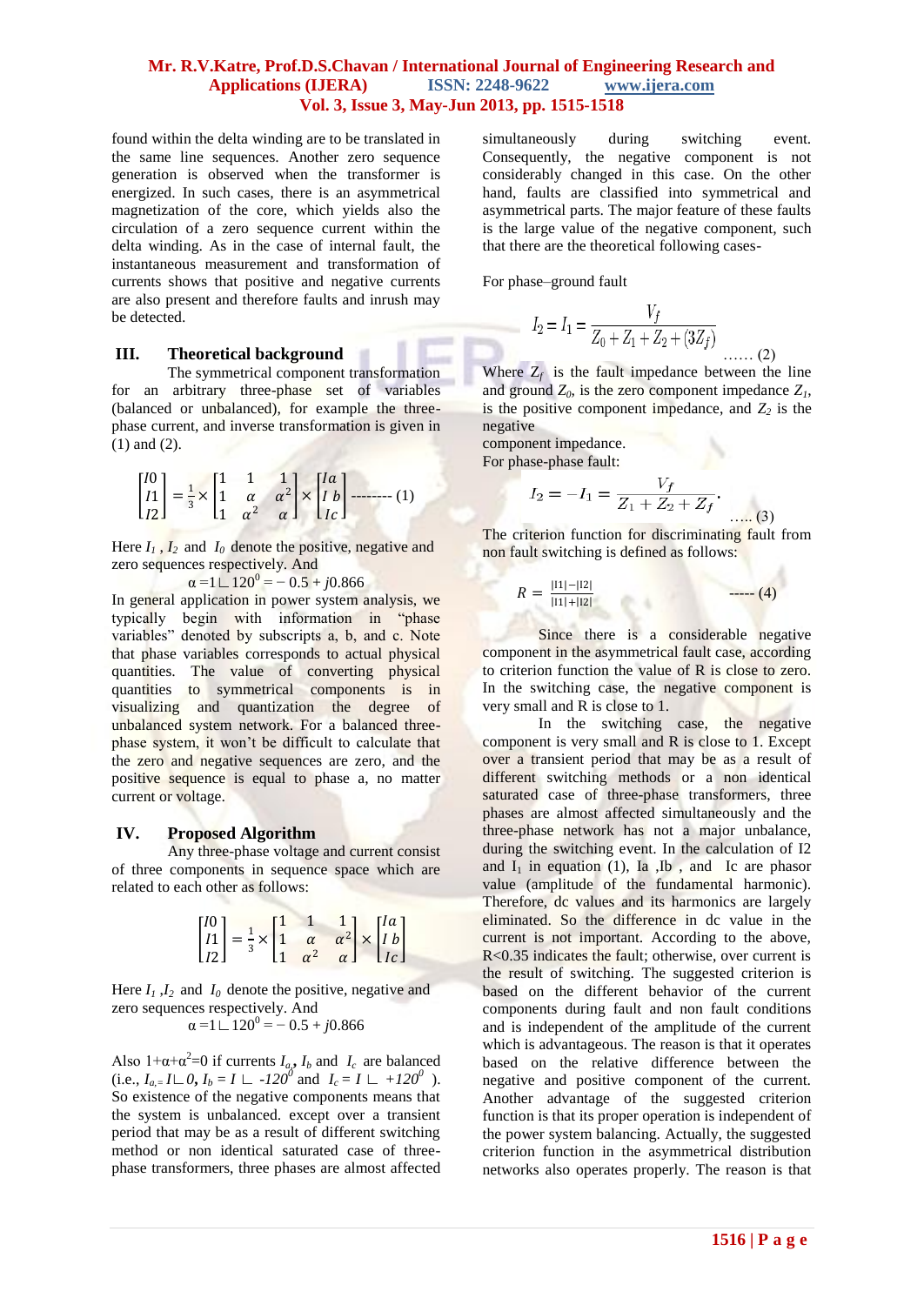## **Mr. R.V.Katre, Prof.D.S.Chavan / International Journal of Engineering Research and Applications (IJERA) ISSN: 2248-9622 www.ijera.com Vol. 3, Issue 3, May-Jun 2013, pp. 1515-1518**

during the asymmetrical fault, the negative component of current increases and the value of R is much smaller than that before fault event. Thus, it is enough that the threshold value be lower than at the value of R in the normal state of the network.

# **V. Simulation**

To show the advantage of the proposed algorithm, a part of a distribution system shown in Fig.1 is modeled; using the EMTDC/ PSCAD package. The network parameter of the 2-bus distribution system is illustrated in this figure. Several nonfault events are applied to this system along with some short circuit events at different times. The simulation results show that how the proposed algorithm could help the overcurrent relay to discriminate fault from nonfault events. The following cases are presented here:

• Transformer energizing;

## **5.1 Inrush due to switching-in**

Initial magnetizing due to switching a transformer in is considered the most severe case of an inrush. When a transformer is de-energized (switched-off), the magnetizing voltage is taken away, the magnetizing current goes to zero while the flux follows the hysteresis loop of the core. This results in certain remanent flux left in the core. When, afterwards, the transformer is re-energized by an alternating sinusoidal voltage, the flux becomes also sinusoidal but biased by the remanence. The residual flux may be as high as 80-90% of the rated flux, and therefore, it may shift the flux-current trajectories far above the knee-point of the characteristic resulting in both large peak values and heavy distortions of the magnetizing current A detailed study of a typical case is presented below. In this case transformer at busbar 1-2 is switched on at instant  $t = 0.25s$  and three-phase currents are measured at busbar 7. Fig. 2 shows these three-phase currents. As shown in Fig. 3, except over a transient period, R is close to 1 and is larger than setting  $R=$ 0.35s that shows nonfault case. In this case tripping signal is prevented.

## **5.2 Fault: L-L Fault**

In this case at instant  $t=0.25$  sec and threephase currents are measured. Fig.5.2 (a) shows these three-phase currents. In Fig.5.2 (b), R is close to zero that shows a fault case in which the tripping signal is issued.



Fig 5.2 (a): Three-phase currents (L-L Fault





# **VI. Conclusion**

Transformer switching cause problems because mal-operation of power system relays. method is presented to identify inrush currents from internal fault currents. First, symmetrical component of inrush current or internal fault current extracted. Then, a new criterion introduced to discriminate inrush currents from internal faults. In transformer.

## **Reference**

- [1] F. Wang and M. H. J. Bollen, "Quantification of transient current signals in the viewpoint of overcurrent relays," in Proc. Power Eng. Soc. General Meeting, Jul. 13–17, 2003, vol. 4, pp. 2122–2127.
- [2] "Classification of component switching transients in the viewpoint of protection relays," Elect. Power Syst. Res., vol. 64, pp. 197–207, 2003.
- [3] J. H. Brunke and H. J. Frohlich, "Elimination of transformer inrush currents by controlled switching-Part II: Application and performance considerations," IEEE